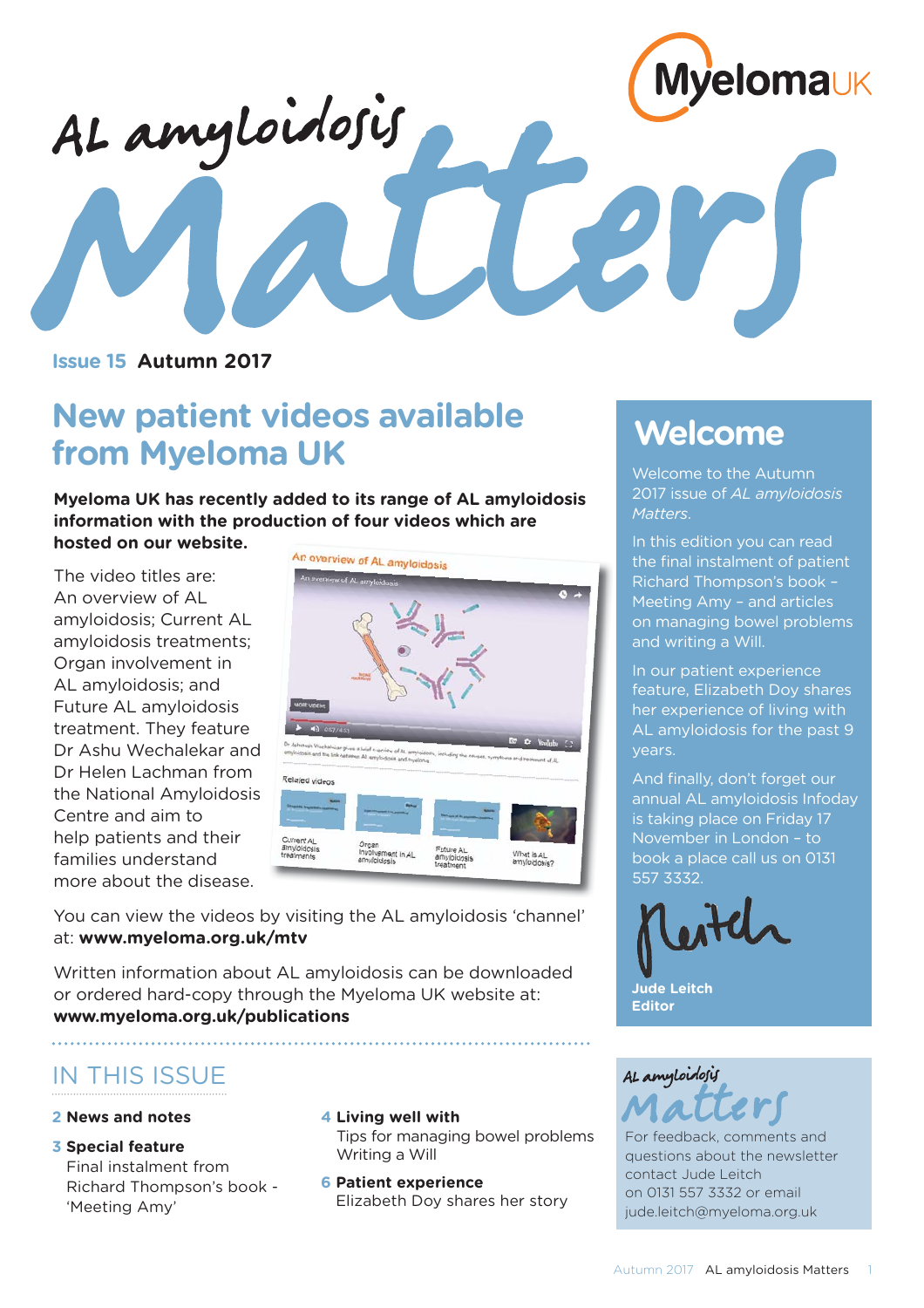# **News**&Notes

#### **Study shows daratumumab to be highly active in AL amyloidosis**

In a study of 25 relapsed AL amyloidosis patients, daratumumab (Darzalex®) has been found to be highly effective. Daratumumab is a monoclonal antibody drug licensed for the treatment of myeloma. The overall haematological response rate (a treatment response determined by the reduction of free light chains) to daratumumab was 76%, including a complete response

in 36% and very good partial response in 24% of patients. The treatment was well tolerated, even among the 72% of patients with advanced cardiac involvement. Although based on a small study group, the study provides evidence for the activity of daratumumab against AL amyloidosis and compares favourably with other existing treatment options in the setting of relapsed AL amyloidosis.



#### **Ixazomib shows promise in AL amyloidosis**

The first study to assess the oral proteasome inhibitor drug, ixazomib (Ninlaro®), in relapsed and/or refractory AL amyloidosis patients has been published. In the Phase I/ II trial of 27 patients, ixazomib provided an overall response rate of 52%, and the drug was welltolerated. This is encouraging as there are challenges involved with administering the other proteasome inhibitors - bortezomib (Velcade®) and

carfilzomib (Kyprolis®) - to AL amyloidosis patients because of the increased risk of neuropathy (including autonomic neuropathy) and heart-related side-effects, respectively. Importantly, peripheral neuropathy observed within the trial participants was mild and infrequent, and therefore ixazomib could be a more appropriate treatment option for patients who have neuropathy. Ixazomib is now being studied in a number of Phase III trials in AL amyloidosis patients.



#### **New research supports clinical relevance of cardiac biomarker NT-proBNP in AL amyloidosis**

Research presented at a recent conference focused on heart failure further supports the important role of the cardiac biomarker NT-proBNP in the biology of AL amyloidosis. New preclinical research shows how misfolded light chains, the hallmark of AL amyloidosis, induce toxicity to heart cells and increase the production of NT-proBNP. This supports the

relationship that has previously been reported between lower NT-proBNP levels and improved cardiac function and outcomes in AL amyloidosis patients. "These results provide new insights into the important role of NT-proBNP in AL amyloidosis and offer further support for the clinical utility of NT-proBNP as a surrogate biomarker in AL amyloidosis studies" said the lead researcher.

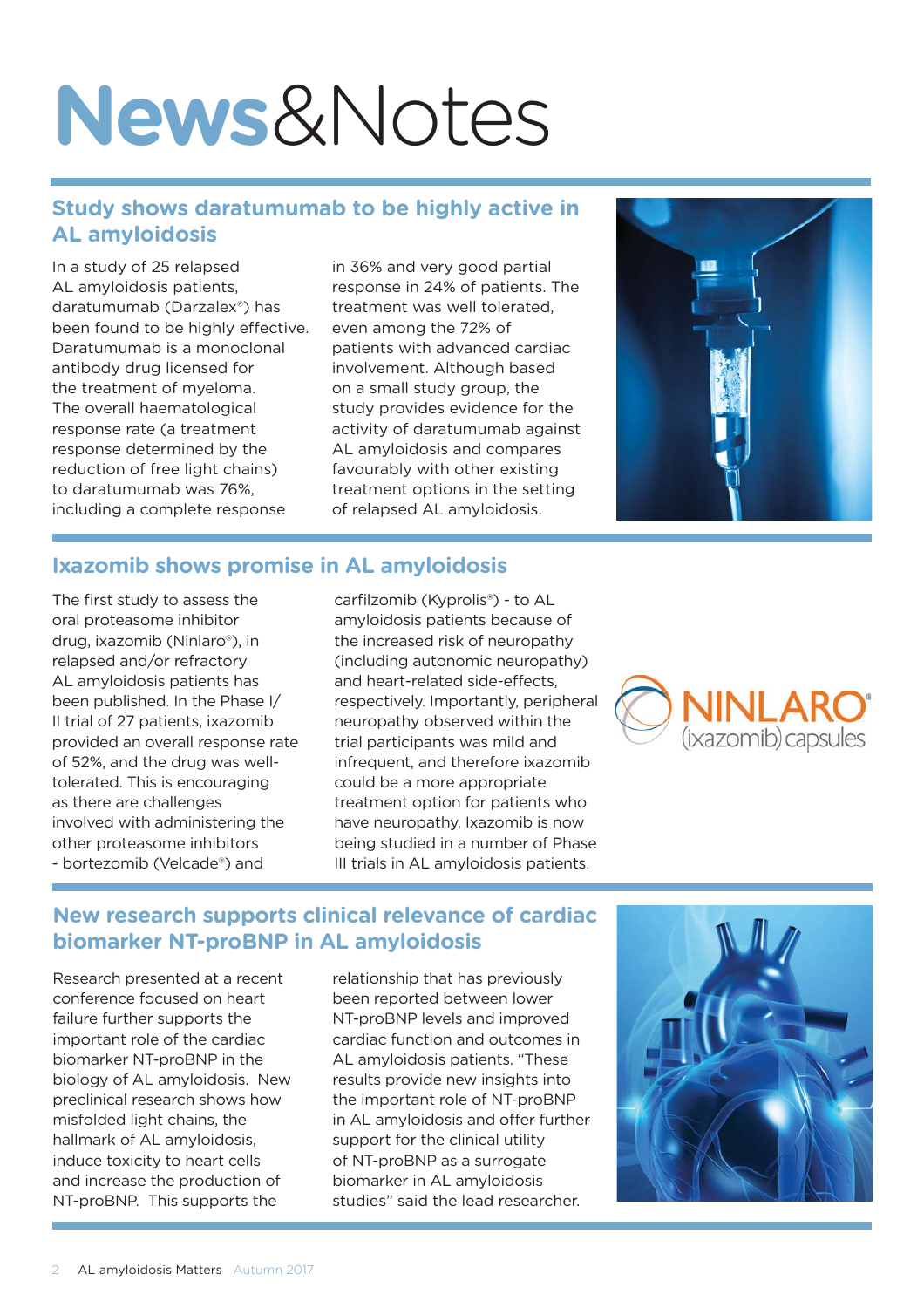# **Meeting Amy - a cautionary tale** (PART THREE)

#### BY RICHARD THOMPSON

**Richard Thompson noticed swelling in his left ankle on Boxing Day 2014. Thinking it related to his prostate troubles, he thought not much of it, and underwent a prostate operation in April 2015. In all three issues of AL amyloidosis Matters in 2017, we publish extracts from his book Meeting Amy – a cautionary tale about what followed.** 



#### **June 2016**

You know the worst thing about being given a get-out-of-jail-card? I feel a fraud.

It's the thinness of the veil that separates life and death that's so bewildering. One minute you are here, the next you are gone. Being *ill* really makes you think about this stuff. But you learn to cope through the strength of others. For now, at least, I can say I got off lightly, because I'm *in remission*. It's a frigging miracle. Even my consultants seem surprised.

A few weeks back I went through a totally unexpected – and uncharacteristic – bout of postchemo blues. You're not prepared for a serious downer because, on the one hand you don't see how you could feel depressed about getting better, and on the other, you don't think you have any right to feel sorry for yourself. Double whammy. The truth is that all the time you are focussed on just getting through the chemo, you don't have the time to worry how you feel about it. When it comes to an end and you start to recover from the treatment (not the illness), you suddenly find yourself with too much time on your hands. Time to ponder the 'what if's' and

'why me's?' And because you feel so much better *physically,* you think you're being rational. But you're not. Your emotions are all over the place. However brave people said you were, you know in your heart of hearts that every day was a fight to stay on top, not just for yourself, but for those you love too.

Then the survivor guilt thing kicks in. What right have I to still be here when those lovely kids I saw on Chemo Suite might not be?

I've just come back from my six-monthly super-check at the National Amyloidosis Centre in London and they're very pleased with my progress. I can live a more or less normal life again and they'll continue monitoring me to make sure I'm not slipping backwards. To be honest, I don't know what comes next and I don't particularly care, providing I stay healthy and positive. There's nothing like a shock to keep you focussed. I always thought I was invincible. Now I'm just grateful I'm still here. It could have been so much worse, but it wasn't. I know people who have undergone horrendous treatment for conditions far worse than mine and have huge respect for their resilience. You see kids with drips going into their arms and you'd do anything to swap with them because it seems so unfair

their young lives are blighted by illhealth. Yet they don't make a fuss. They just get on with it.

Then there are those of you who did everything you could for someone you love, yet still lost them to eternity. That *ache* is beyond comprehension unless you've been through it. I'm raising a glass to all my friends, both present and absent. Thank you. You've been sensational. And I'm raising another to those fantastic doctors, nurses and support teams who've made me better and given me back my future.

*I'm lost for words.* 

#### **Post-script - September 2017**

Gazing at the azure blue sea in Asturias, northern Spain, I realize how privileged - not lucky - I have been over the past couple of years in my treatment and care both in London and Leicester. I'm fine now. At 71 I feel good and even if my kappa light chains go up and down a bit, I know I'm in good hands. When I was first diagnosed I thought I was on the way out. Today I'm most certainly back in and I intend to stick around for a good few years yet.

Meeting Amy wasn't so bad after all.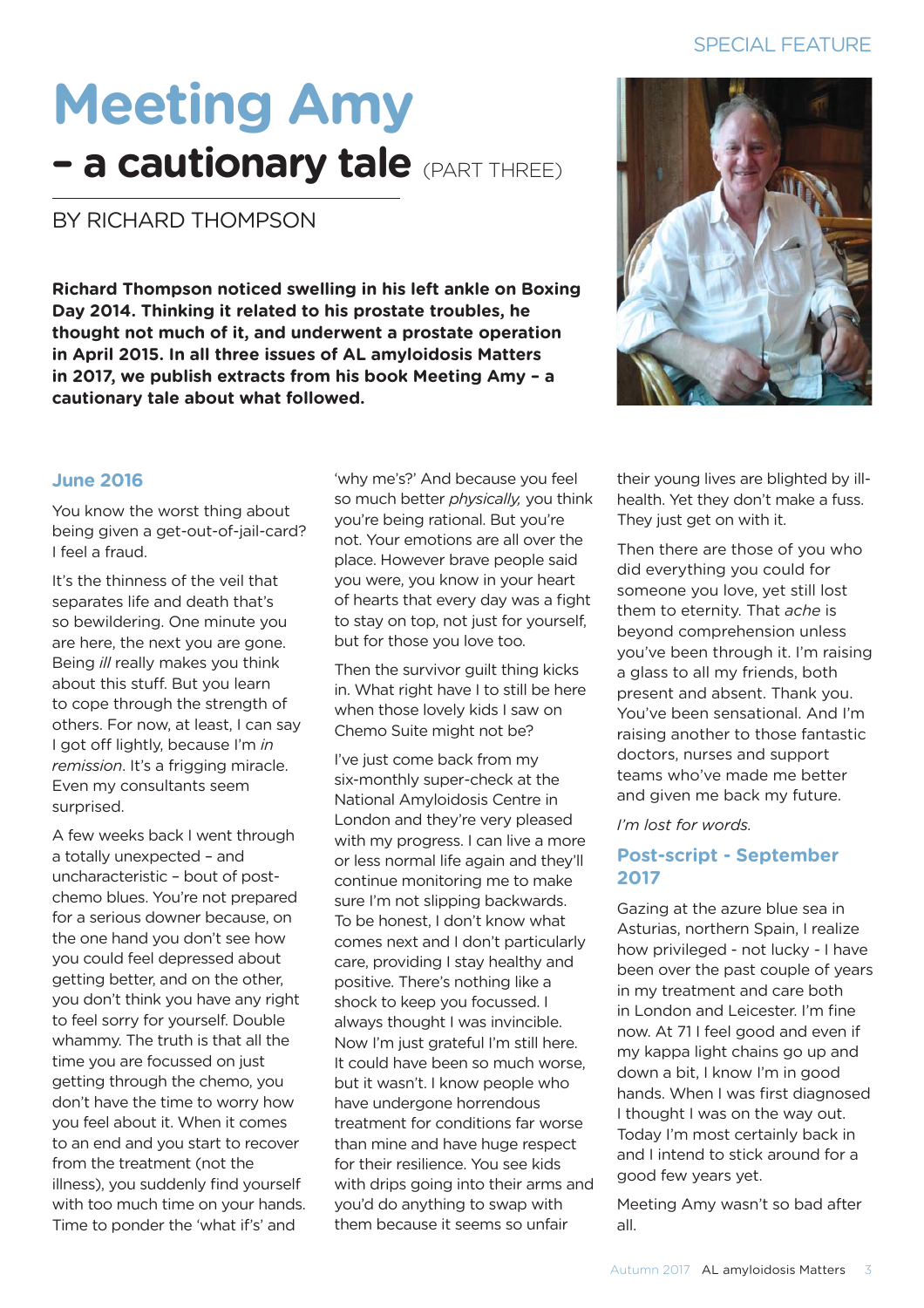## **Tips for managing bowel problems**

BY ALICE BARON Patient Information Officer, Myeloma UK

**Bowel problems like constipation and diarrhoea are common in AL amyloidosis. They can leave you feeling fatigued, uncomfortable, with stomach cramps and a reduced appetite. It's important to discuss them with your doctor or nurse, even if you feel embarrassed, so they can help you manage them.** 

#### **Constipation**

Constipation is usually diagnosed when your bowels are moving fewer than three times a week, and any movements you do have may be dry, hard and painful.

There are a variety of causes of constipation in AL amyloidosis. Amyloid deposits along the gastrointestinal (GI) tract or along the nerves that control the muscles of the tract can affect the normal digestive process and cause constipation.

Constipation can also be a sideeffect of some AL amyloidosis treatments; caused by lifestyle factors like poor diet, dehydration or lack of exercise; or caused by psychological difficulties like anxiety, depression and stress.

#### **Tips for managing constipation:**

- $\blacksquare$  Adjust your diet to include more fibre – eat more vegetables, dried fruit and wholegrain carbohydrates
- $\blacksquare$  Eat small meals frequently throughout the day
- $\blacksquare$  Stay well hydrated but avoid caffeinated drinks
- $\blacksquare$  Try natural remedies such as fibre supplements, linseed oil or syrup of figs. Speak to your doctor before trying a



supplement to make sure they don't interfere with your AL amyloidosis treatment

- Exercise gently and regularly
- $\blacksquare$  Try anxiety and stress relieving techniques
- $\blacksquare$  Discuss taking laxatives with your doctor

#### **"TRY TO ADJUST YOUR DIET TO MAKE SURE YOU'RE GETTING ENOUGH FRUIT, VEG AND NUTS. I BOUGHT A JUICER."**

#### **Diarrhoea**

Diarrhoea is the passing of loose or watery stools more than three times a day and can make you dehydrated if left unmanaged.

Like constipation, diarrhoea can be caused by amyloid deposits in and around the GI tract, anxiety, stress and some AL amyloidosis treatments. Antibiotics and infections can also cause diarrhoea.

Diarrhoea can be particularly distressing because the unpredictability and urgency of it may restrict what you feel able to do.

 $\blacksquare$  Stay well hydrated but avoid caffeinated drinks

- $\blacksquare$  Eat small, frequent meals throughout the day
- Avoid spicy or fatty foods
- Use soft toilet paper or moist wipes
- Wear comfortable clothes and rest when necessary
- **Maintain good hygiene**
- $\blacksquare$  Discuss taking over-the-counter treatments with your doctor

AL amyloidosis patients need to control their salt and fluid intake to prevent fluid overload, so speak to your doctor or nurse about whether any limits need to be adjusted to replace the salts and fluid lost through diarrhoea.

#### **Summary**

Bowel problems are common in AL amyloidosis and should be discussed with your doctor or nurse. You may be prescribed treatment for your bowel problems but you can help manage them yourself, particularly by paying close attention to what you eat and drink.

**For more information see the AL amyloidosis** *Constipation*  **and** *Diarrhoea* **Infosheets from Myeloma UK.**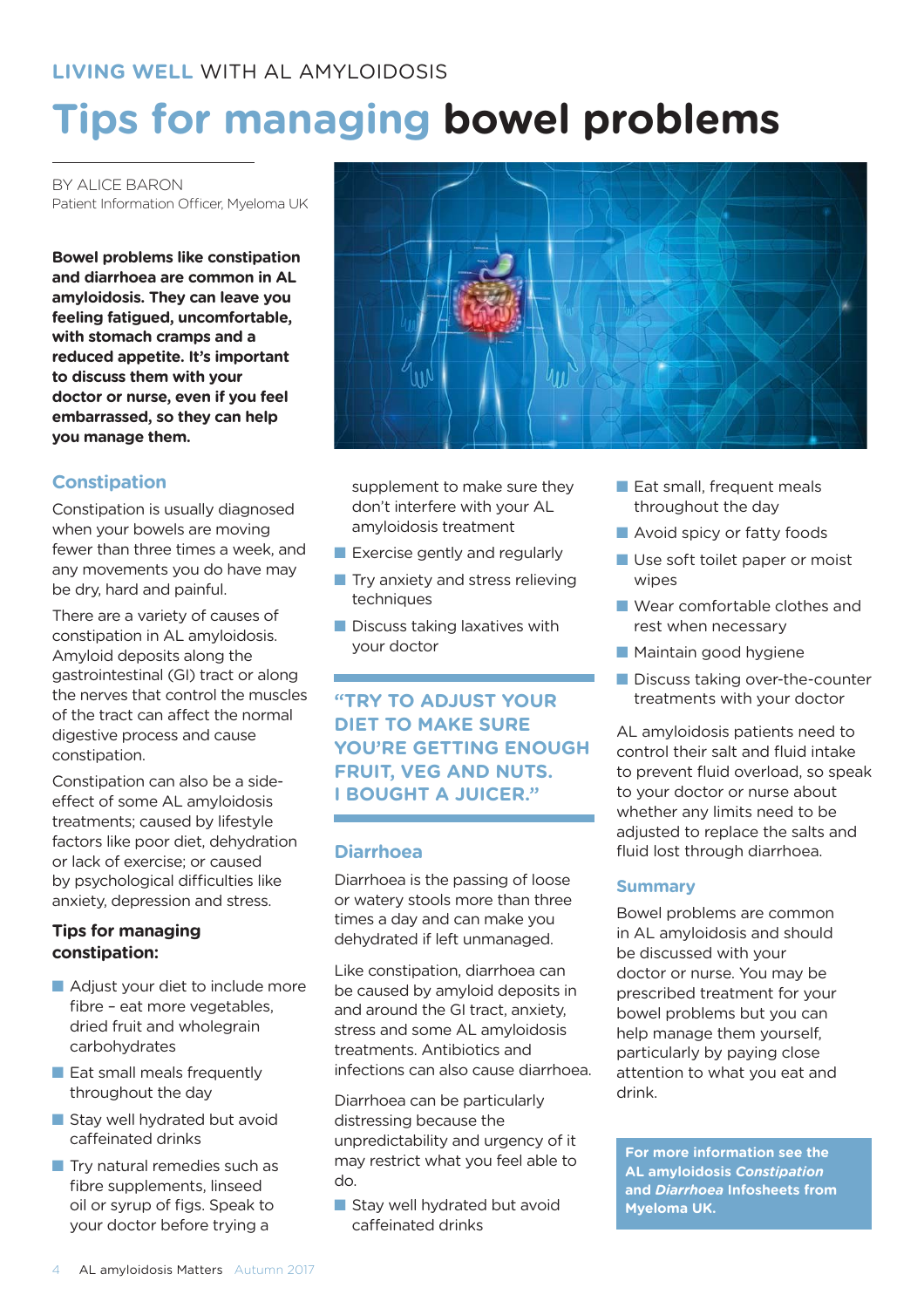#### **LIVING WELL** WITH AL AMYLOIDOSIS

## **Writing a Will**

BY SELENA HALLAHAN Patient Information Officer, Myeloma UK

**A Will is a legal document in which a person leaves instructions about what they want to happen to their property, money and possessions (also known as an estate) after their death. Most people make a Will to ensure that their estate goes to the right people.** 

#### **Writing a Will**

It is a good idea to contact a solicitor who can help to write a Will and ensure that nothing is left out.

Some people prefer to write their own Will to avoid solicitor fees, however it's important to bear in mind that the slightest error or misuse of legal terms can invalidate the Will and may prevent a person's wishes from being carried out after their death.

Every November is National Will Aid month. Will Aid is a partnership between the legal profession and nine charities. In November, participating solicitors waive their fee for writing a basic Will and invite clients to make a donation to charity instead.

For more information go to www.willaid.org.uk

#### **Things to consider when writing a Will**

Before writing a Will, it helps to think about the following:

- $\blacksquare$  The property, money and possessions that make up the estate
- $\blacksquare$  How the estate should be distributed and to whom
- $\blacksquare$  Any specific funeral arrangements



- $\blacksquare$  Who to appoint as legal guardians if there are children under 18
- $\blacksquare$  The executor(s) of the Will this is someone who is chosen by the person writing the Will who they trust to deal with their estate according to the wishes stated in the Will once they die. Executor(s) can be relatives, friends or a professional but before naming them in the Will, it is important to check that they are happy to take on the role

#### **Signing a Will**

To ensure a Will is valid, it needs to be signed by the person writing the Will, in front of two witnesses who also have to sign it.

Witnesses are required to be people who will not benefit from and who are not executors of the Will. To avoid problems or conflicts of interest most solicitors use staff in their offices to act as witnesses.

#### **Who looks after a Will?**

A Will needs to be stored safely at home or lodged with a solicitor or bank.

Normally when a solicitor makes a Will, they keep the original and a copy is given to the person writing the Will. It is important to let the executor know where the Will is stored. It is also important for an individual to maintain their Will every few years or after any changes in life circumstances, for example:

- $\blacksquare$  Separating from a partner or divorcing a spouse
- Getting married (this cancels any previous Will)
- Having a child or grandchildren
- Moving house
- $\blacksquare$  If the named executor(s) dies

#### **Summary**

Writing a Will is important in ensuring a person's estate goes to those they want it to, no matter how big or small the item(s).

Getting your affairs in order before you die, by making a Will or planning your funeral, will help make the practical tasks much simpler for your family members during a difficult and emotional time.

A simple Will is not usually expensive and could save families legal fees and disputes in the future.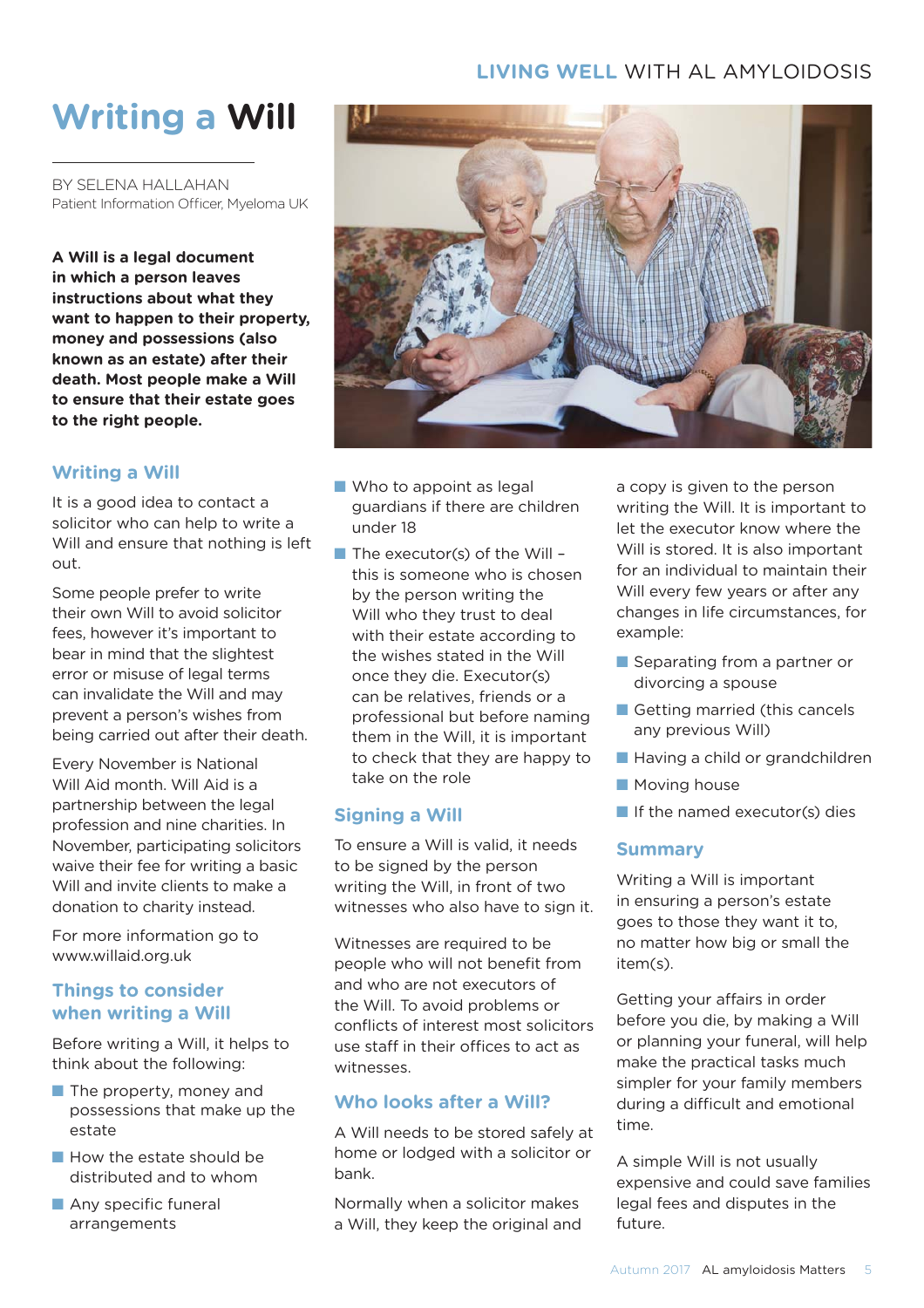# **EXPERIENCE** PATIENT

Elizabeth Doy is 62 and lives in Leicestershire with her partner. She was diagnosed with myeloma in April 2008 and then AL amyloidosis after a kidney biopsy in September that year.

**I am pleased to be offered the opportunity to share my story, but with so many facets to it the difficulty is what to concentrate on. Where to start?** 

I had worked in a very busy pharmacy for fifteen years until a few months before my diagnosis. The job had become utterly exhausting and I made the decision to leave and work in a general store a short walk from home. Soon the first physical symptom became apparent - my urine turned frothy. A visit to my doctor confirmed my suspicion that it was protein. Blood tests indicated myeloma, and probably amyloid involvement in the kidney, causing albumin to be leaked from the bloodstream into the urine.

I was relaxing after work on a Friday evening when I received a call from my doctor with the news. My world seemed to turn on its head. Not having a computer at the time I dug out my ancient medical encyclopaedia which informed me I wasn't likely to live more than five years. My long term partner didn't seem to be able to deal with the news and went away for the weekend, leaving me to contemplate the future. There was no family to tell besides my elderly mother as I have no children or brothers and sisters.

I tried to start out upbeat and positive, but the situation rapidly became increasingly difficult to deal with. From being what I would like to describe as a coping, rational and organised person, I became the exact opposite. After being initially sympathetic my partner grew tired and intolerant of my mental state and threatened to leave if I didn't improve, which of course made me worse. He did eventually leave after some months - an awful time that is difficult for me to even think about.

Initial treatment was the combination of dexamethasone, cyclophosphamide and thalidomide. I only had a partial response and moved on to being treated with bortezomib (Velcade®) combined with dexamethasone, again with only a partial response. I think that these results were because I was not taking the dexamethasone consistently because of my mental state. I can't begin to explain how I felt, but I suppose I was having some kind of mental breakdown.

It was at this time, when I was in the daycare unit having an infusion of bortezomib, that a nurse realised I needed psychiatric help and it was arranged for me to see a psychiatrist who specialised in cancer patients. A member of his team visited me at home every three weeks for over a year,

and I am indebted to them for eventually getting me back to normal.

Financial problems were there from the start. I stopped working when I started chemotherapy oedema (swelling) for example, had become a significant problem because of my kidney function. I also felt mentally and physically ill. I had only been at my new place of work for a few months so could only have statutory sick pay. I was incredibly worried that I would get into arrears with my mortgage. Thankfully a good friend arranged for me to see an advisor from the citizens' advice bureau who helped me to claim the benefits that I was entitled to.

Following the course of bortezomib, I had a week's course of a combination chemotherapy in hospital followed by stem cell harvesting. This was now May 2009, and in the July I had highdose therapy and a stem cell transplant (HDT-SCT). Throughout all of this time my mental state was awful and life because of this was a waking nightmare. I was crippled by anxiety, couldn't talk rationally and was showing signs of agoraphobia. I wondered if I would ever be normal again.

I convalesced at my mother's post HDT-SCT. This had been insisted on by my GP and haematologist because of the fact I now lived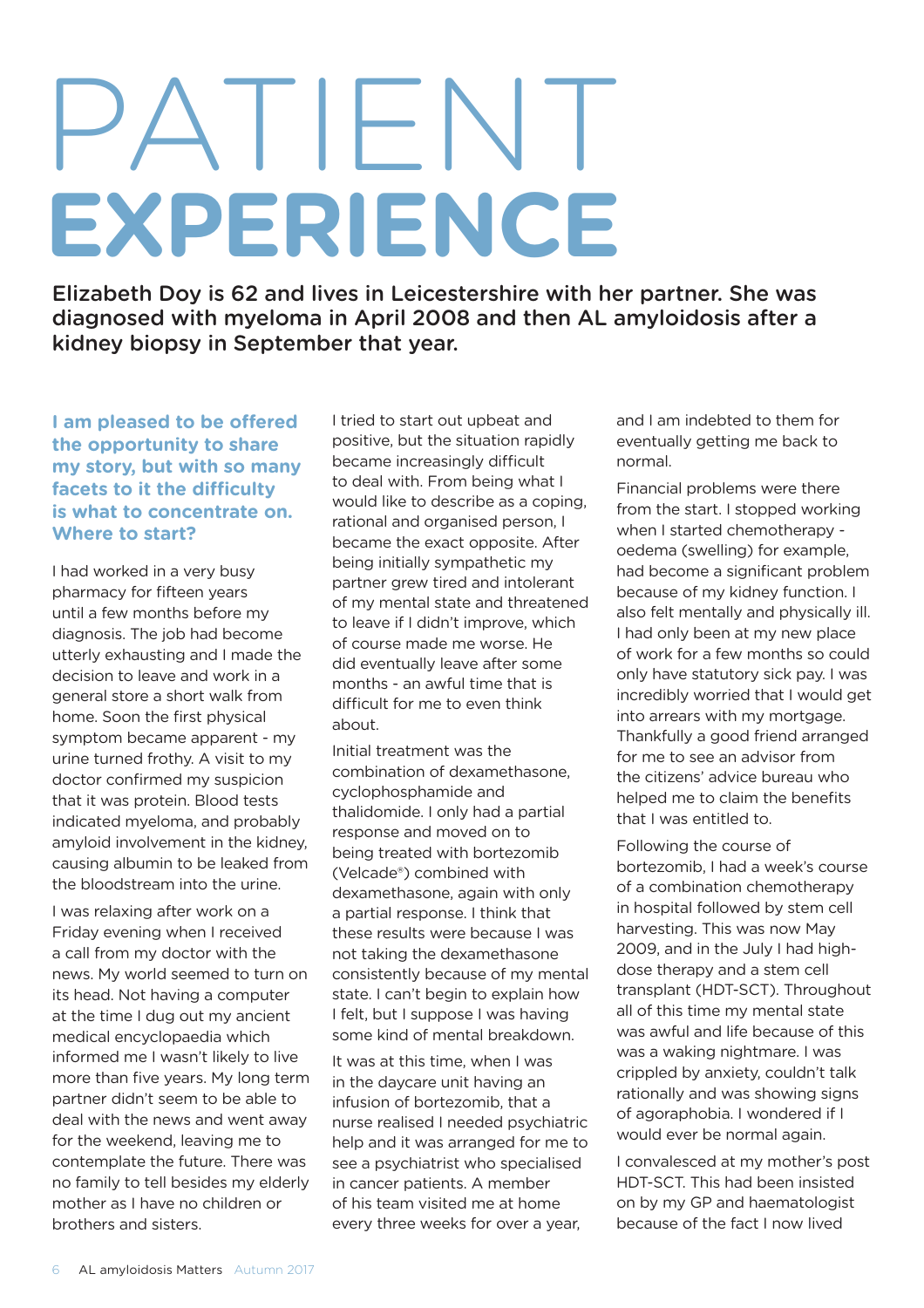alone. Unfortunately, my kidney function deteriorated to the point when I needed emergency dialysis in early January 2010.

When I first started dialysis I was very ill indeed, but within six weeks I was starting to feel better. Amazingly this coincided with an improvement in my mental state after I had been prescribed an antidepressant combined with an anti-anxiety drug.

By April 2010 I was living back at my own home. Dialysis proved to be little of what I had been dreading. It rapidly became just another part of my life, I made many friends - all of us in the same boat so we were able to joke about our predicament. The staff were lovely even though the unit was extremely busy.

I have been lucky that my myeloma has been in partial remission for so long. I produce light chains but their output until now has been stable, as has the low level of paraprotein (the myeloma marker) that I am producing. I have over the years lost my hair and nails. Salivary gland involvement means I have swellings in my neck and a dry mouth. Recent tests indicate l may have some minor cardiac involvement, and I realise at some point I will need further treatment. This is something I can now face with confidence, and I have learnt for a long time that this a disease I am living with and not to ruin the present by worrying about the future. I am able to arrange a meeting with a medical psychologist who specialises in renal patients if the situation ever starts to get me down, something I wouldn't hesitate to do.

So what of my life now? I paid off the mortgage in 2012 - all my initial anxieties were for nothing! After three years of living happily alone I met up again with a former work colleague who knew all about my medical condition.



Within a few months we decided to live together. Because of my new circumstances I realised that I could be a candidate for a home dialysis machine, something that is encouraged where possible. I trained to operate the machine and learnt how to put my own needles in (I have haemodialysis), and have for the past three years dialysed at home.

My partner is very supportive and unfazed by my health problems, with very much a 'live for the day' philosophy. Life is good and I work the dialysis round it, an advantage of having a home machine. I volunteer at a fairtrade shop, where I can do as much or as little as I feel able to. Visits to the National Amyloidosis Centre in London are at the moment annual and a good opportunity to have

a shop in Hampstead!

Over these years Myeloma UK has been at the end of the phone for any questions. I recommend their Infodays if they're possible to get to. My treatment and care from the word go have been excellent and the only thing that I think could have been done differently is an earlier referral to a psychiatrist as it was very obvious I was experiencing major problems.

This story is really an overview of the past few years, and I've not detailed a lot of the things that have happened in order to fit it all in. Biopsies have not been mentioned, of which there have been several, and the dialysis angle is a whole different story, but I hope that this account will be of interest and proof that there is a life to live when AL amyloidosis becomes part of it.